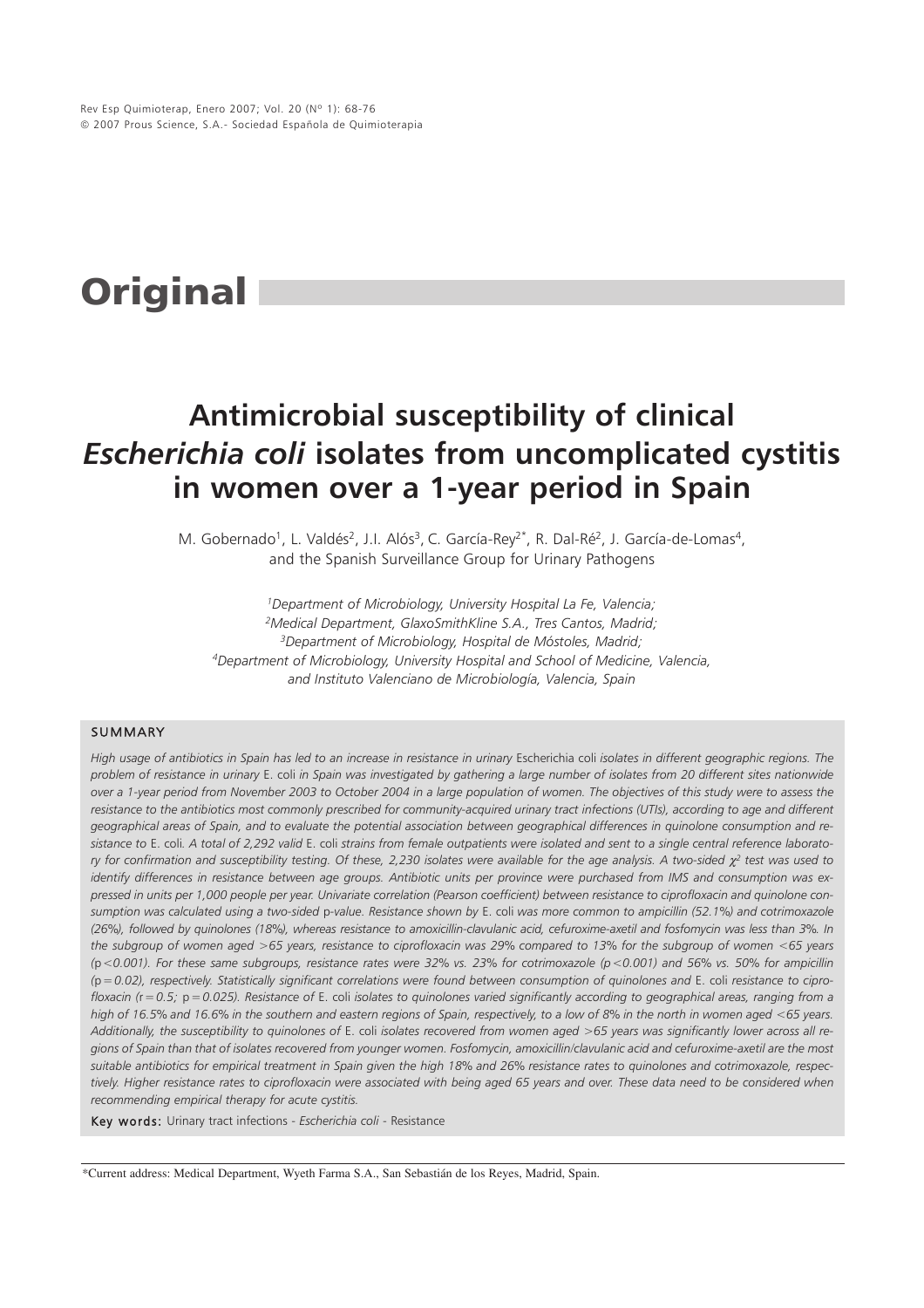### *Sensibilidad a los antimicrobianos de aislamientos de* **Escherichia coli** *de mujeres con cistitis no complicada durante un periodo de un año en España*

#### RESUMEN

*La frecuente utilización de antibióticos en España ha permitido la aparición de resistencias en las cepas de* E. coli *urinarias aisladas en distintas regiones geográficas. Nosotros hemos analizado el problema de las resistencias de* E. coli *urinaria en España recogiendo un gran número de muestras en 20 centros distintos de todo el país durante un periodo de un año (noviembre de 2003 a octubre de 2004), procedentes de una gran población de mujeres. Los objetivos de este estudio fueron valorar las resistencias a los antibióticos que con más frecuencia se prescriben como tratamiento de las infecciones de vías urinarias adquiridas en la comunidad, así como según la edad de las pacientes y las distintas regiones geográficas de España, y valorar una posible asociación entre las diferencias geográficas en la utilización de quinolonas y las resistencias de* E. coli. *Se aislaron en total 2292 cepas de* E. coli *válidas de mujeres en régimen ambulatorio y se remitieron a un único laboratorio de referencia central para la confirmación del diagnóstico y la realización de las pruebas de sensibilidad. De todas estas muestras, 2230* estuvieron disponibles para el análisis por edad. Se realizó una prueba de χ<sup>2</sup> de dos colas para analizar las diferencias de las resistencias en*tre los grupos de edad. La información sobre unidades de antibióticos en cada provincia se obtuvo del IMS y el consumo se expresó en unidades por mil personas-año. Se realizó una correlación univariable (coeficiente de Pearson) entre la resistencia al ciprofloxacino y el consumo de quinolonas usando un valor de p bilateral. Las resistencias que mostr*ó E. coli *fueron principalmente frente a ampicilina (52,1%), cotrimoxazol (26%) y después quinolonas (18%), mientras que las resistencias a amoxicilina-ácido clavulánico, cefuroxima axetilo y fosfomicina fueron inferiores al 3%. En el grupo de mujeres mayores de 65 años, las resistencias al ciprofloxacino alcanzaron el 29%, lo que contrasta con el 13% en las de menor edad (*p *<0.001). En el caso del cotrimoxazol estos valores fueron del 32% y el 23% (*p *<0.001), y para ampicilina del 56% y el 50% (*p*=0.02). Se encontró una correlación estadísticamente significativa entre el consumo de quinolonas y la resistencia de* E. coli *al ciprofloxacino (*r*=0.5;* p*=0.025). Las resistencias a las quinolonas de los aislamientos de* E. coli *variaron de forma significativa en función de las regiones geográficas, oscilando entre una elevada frecuencia, del 16,5% y 16,6%, en las regiones sur y este de España, hasta otras bajas como el 8% descrito en la zona norte del país en mujeres menores de 65 años. Además, la sensibilidad a las quinolonas de las cepas de* E. coli *aisladas en mujeres mayores de 65 años fue significativamente menor en todas las regiones de España en comparación con las aisladas de mujeres más jóvenes. Fosfomicina, amoxicilina-ácido clavulánico y cefuroxima axetilo son los antibióticos más adecuados para el tratamiento empírico en España, dadas las elevadas frecuencias de resistencia a las quinolonas y el cotrimoxazol, del 18% y el 26%, respectivamente. La edad mayor de 65 años se asoció a una frecuencia de resistencias al ciprofloxacino superior a la observada en mujeres más jóvenes. Esta información se debe tener en cuenta a la hora de recomendar un tratamiento empírico para la cistitis aguda.*

Palabras clave *:* Infecciones de vías urinarias - *Escherichia coli* - Resistencias

#### INTRODUCTION

Urinary tract infection (UTI) is currently one of the most common diseases encountered in medical practice and encompasses a wide range of clinical entities. A lower urinary tract infection (LUTI) or acute cystitis consists of a symptomatic inflammation of the urinary bladder due to infection, and in more than 95% of cases it is monomicrobial (1). Community-acquired uncomplicated cystitis is caused by *Escherichia coli* in approximately 90% of cases and, less commonly, by other *Enterobacteriaceae,* such as *Klebsiella* spp. and *Proteus* spp. (2, 3). In young women, *Staphylococcus saprophyticus* can also be an etiological agent. In the hospitalized patient with a complicated UTI, urethral catheter and/or previous antibiotic treatment, *E. coli* remains the most common cause in around 40% of isolates, however the incidence of other species detected is increasing (*e.g.,* other members of the *Enterobacteriaceae* family, enterococci, *Pseudomonas aeruginosa*, *Candida* spp.), and in certain wards, such as intensive care units (ICUs), *Acinetobacter* spp.

and other multiresistant bacteria (1). UTI in women is a common problem in primary care settings, accounting for approximately seven million ambulatory care visits each year in the United States (4). Approximately one in three women will require antimicrobial treatment for a UTI before age 24, and 40-50% of women will have a UTI during their lifetime (5).

The current management of acute uncomplicated cystitis is usually empirical, without using a urine culture or susceptibility testing to guide therapy. This is based on the narrow and predictable spectrum of etiological agents that cause this kind of infection and their susceptibility patterns (2). However, as with many community-acquired infections, antimicrobial resistance to different antimicrobial families with differing degrees of intensity and in different geographical regions, is increasing in countries like Spain, due to the spread and high level of usage of antibiotics. Knowledge about such antimicrobial resistance rates to the corresponding families of *E. coli* is of the utmost importance when recommending the most suitable antibiotic treatment.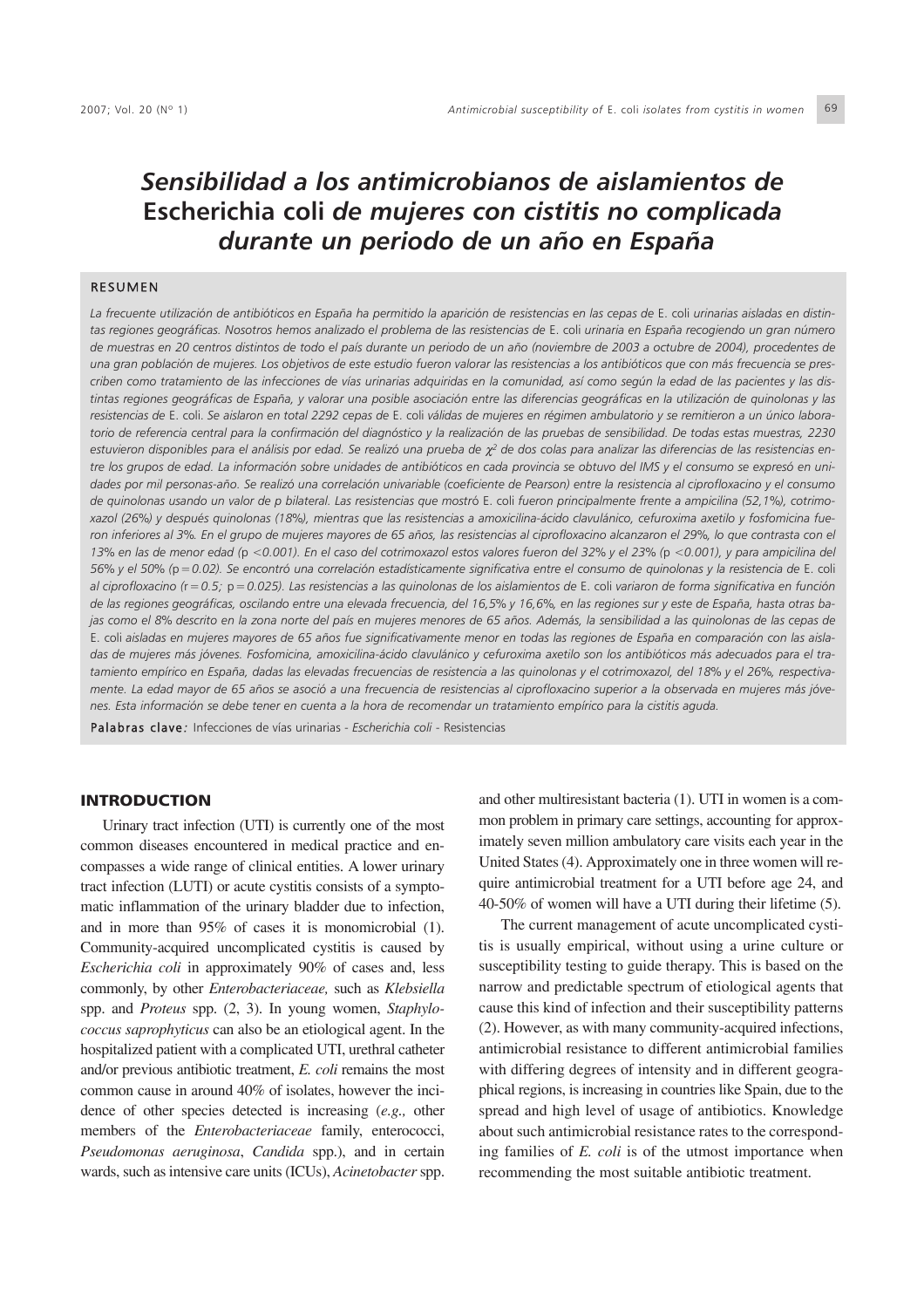While clear evidence exists of the potential risk for transmission of resistant *E. coli* resulting from animal sources being fed antibiotics as growth promoters (6, 7), recent studies indicate the overuse of antibiotics to explain the abnormally elevated resistance rates to certain drugs in Spain over time (8).

This study aimed to investigate the problem of resistance in urinary *E. coli* in Spain by gathering a large collection of isolates from many different sites across the country over a 1-year period, calculating resistance rates, and establishing whether or not the potential differences found could be explained, at least in part, by differences in regional antibiotic consumption. In addition, the study aimed to establish the associations between age and more common resistance to antibiotypes among urine isolates of *E. coli.*

#### MATERIALS AND METHODS Data collection

The data presented were obtained from a national surveillance program that collected the antimicrobial susceptibility data of 2,292 *E. coli* strains from clinical microbiology laboratories at 20 hospitals in Spain. Data from the laboratories enrolled in the program were sent to a single central reference laboratory for confirmation and susceptibility testing.

In order to limit the analyses to episodes of communityacquired UTI in women, the database was searched for isolates recovered from urine samples obtained from women aged 18- 65 years and elderly females (>65 years) in an outpatient setting from November 2003 to October 2004. The gold standard for a diagnosis of a UTI was a positive culture with more than  $\geq 10^5$  CFU/ml of the single organism of *E. coli.* Repeat isolates of *E. coli* from the same patient were ignored. Urine specimen sources other than clean catch (catheterized urine) were excluded from the analysis.

#### *E. coli* susceptibility testing

Susceptibility to ampicillin, amoxicillin/clavulanic acid, cefuroxime-axetil, norfloxacin, ciprofloxacin, cotrimoxazole, nitrofurantoin and fosfomycin was determined using a dilution in Mueller-Hinton agar following standard procedures defined by the Clinical and Laboratory Standards Institute [CLSI, formerly the National Committee for Clinical Laboratory Standards (NCCLS)], 2003. Isolates were classified as susceptible (S), intermediately resistant (I) or resistant (R) according to the following respective minimum inhibitory concentration (MIC) breakpoints (mg/l): ampicillin ≤8, 16, ≥32 mg/l; amoxicillin/clavulanic acid ≤8/4, 16/8, ≥32/16 mg/l; cefuroxime-axetil ≤4, 8-16, ≥32 mg/l; norfloxacin ≤4, 8, ≥16 mg/l; ciprofloxacin ≤1, 2, ≥4 mg/l; cotrimoxazole ≤2/38, ≥4/76 mg/l; nitrofurantoin ≤32, 64, ≥128 mg/l; fosfomycin ≤64, 128, ≥256 mg/l, respectively. Reference strains *E. coli* ATCC 25922 and *E. coli* ATCC 35218 were used for protocol quality control.

#### Centers

Twenty microbiology laboratories corresponding to regional and university hospitals were selected across Spain. In order to analyze geographical resistance, the centers were located in four geographical areas (north, center south and east). The northern region incorporated five hospitals, the center six, the south four, and the east five (Fig. 1).

#### Statistical methods

A two-sided  $\chi^2$  test was used to test differences in resistance for age groups and antibiotype of resistance. Population figures at January 1, 2004 were retrieved from the website of the Spanish National Institute for Statistics (www.ine.es). Antibiotic units per province were purchased from International Marketing Services (IMS) and consumption was expressed in units per 1,000 people per year. Univariate correlation (Pearson coefficient) between resistance to ciprofloxacin and quinolone consumption was calculated using a two-sided *p*-value.

Local resistance in each of the four geographical areas was obtained by dividing the number of resistant isolates by the total number of strains collected in each geographical area and their 95% confidence intervals (95% CIs) were calculated by the binomial method.

#### RESULTS

#### Antibiotic resistance in *E. coli* isolates

Over a 12-month period, a total of 2,292 valid *E. coli* strains were isolated and sent to the central reference laboratory for confirmation and susceptibility testing. Total susceptibility results on the basis of NCCLS interpretative categories are shown in Table 1.

Resistance exhibited by *E. coli* was more common to ampicillin (52.1%) and cotrimoxazole (26%), followed by quinolones (18%). Amoxicillin-clavulanic acid, cefuroxime-axetil and fosfomycin had the lowest resistance rates for the *E. coli* strains (Table 1).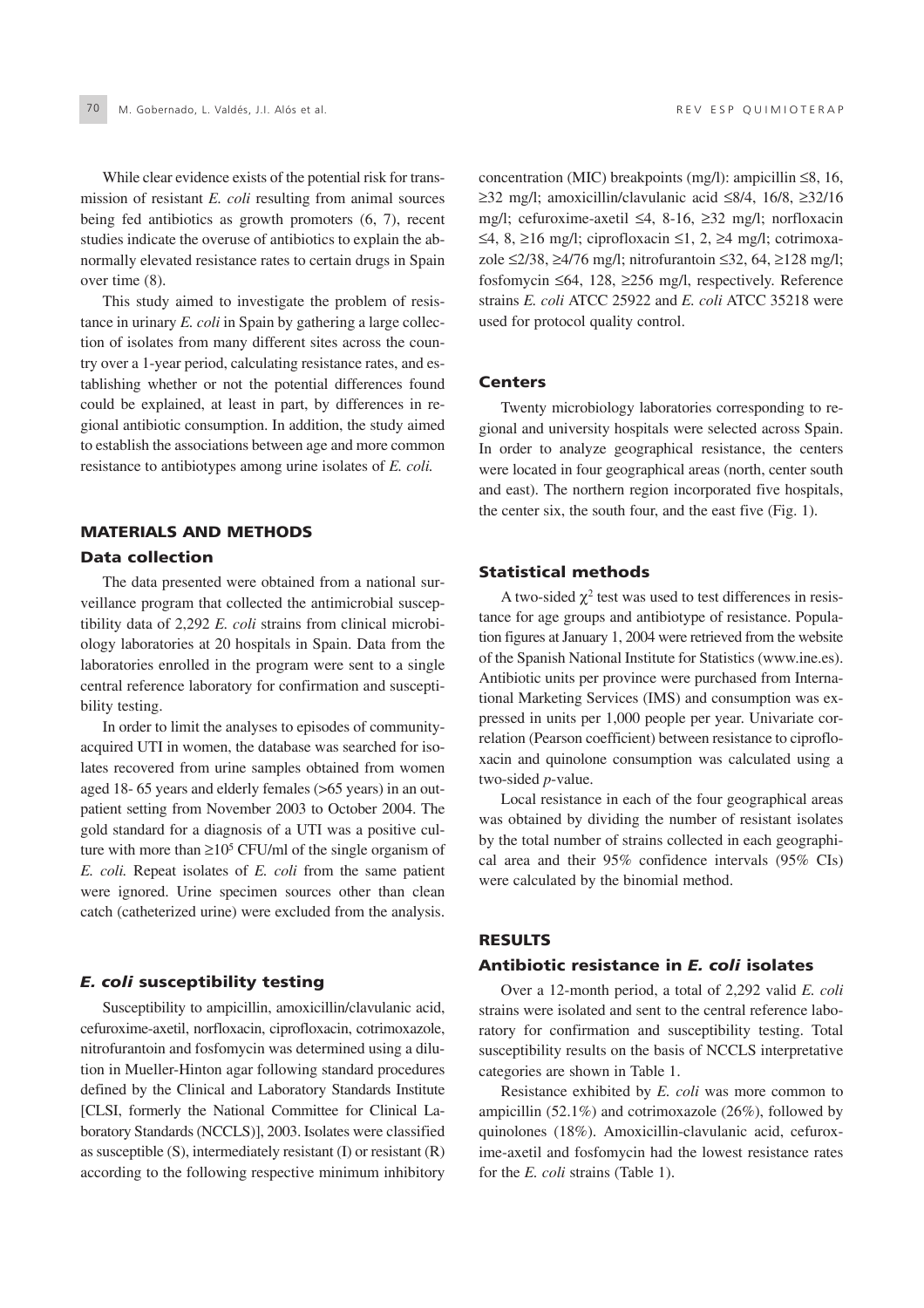

Figure 1. Map of Spain divided into four geographic areas (north, centre, south and east).

#### Influence of age on antibiotic resistance

From the total of 2,292 *E. coli* strains isolated, those from female outpatients of unknown age were excluded (1). The remaining 2,230 were available for the age analyses. Two-thirds of the isolates obtained in this study came primarily from women aged 18-65 years (67.2%).

In the subgroup of women aged older than 65, resistance to ciprofloxacin was 29% compared to 13% for women below that age (OR=2.8; 95% CI: 2.2-3.5; *p*<0.001). For cotrimoxazole rates were 32% *vs.* 23% (OR=1.6; 95% CI: 1.3-2.0; *p* <0.001), and for ampicillin 56% *vs.* 50% (OR= 1.2; 95% CI: 1.0-1.5; *p*=0.02) (Table 2).

#### Influence of geographic variations on antibiotic resistance in relation to consumption

Quinolone consumption by site was calculated in units per 1,000 inhabitants per year (UIY). Large differences were noted across Spain, with antibiotic use being high in some areas, such as in the south, (155 UIY) and east (148 UIY), and low in other places, such as in the centre (87 UIY) (Fig. 2). The prevalence of resistance to ciprofloxacin averaged around 20%, varying from a minimum of 8.5% in the east to a maximum of 27.6% in the south.

|                   |             | NCCLS interpretative criteria; $n$ (%) |            |
|-------------------|-------------|----------------------------------------|------------|
| Antibiotic        | Susceptible | Intermediate                           | Resistant  |
| Ampicillin        | 1091 (47.6) | 8(0.3)                                 | 1193(52.1) |
| Amoxicillin-      |             |                                        |            |
| clavulanic acid   | 2161 (94.3) | 84 (3.7)                               | 46(2.0)    |
| Cefuroxime-axetil | 2188 (95.5) | 48(2.1)                                | 55(2.4)    |
| Norfloxacin       | 1849 (80.7) | 21(0.9)                                | 422 (18.4) |
| Ciprofloxacin     | 1866 (81.4) | 18(0.8)                                | 418 (18.2) |
| Cotrimoxazole     | 1699(74.1)  |                                        | 593 (25.9) |
| Nitrofurantoin    | 1526 (66.6) | 623(27.2)                              | 143(6.2)   |
| Fosfomycin        | 2288 (99.8) | 2(0.1)                                 | 2(0.1)     |

|                                   |             | Table 2. Resistance rates by age group; number of isolates resistant to the antibiotic (%). |                                 |                                 |
|-----------------------------------|-------------|---------------------------------------------------------------------------------------------|---------------------------------|---------------------------------|
| Age                               | n           | Ampicillin resistance $(\% )$                                                               | Ciprofloxacin resistance $(\%)$ | Cotrimoxazole resistance $(\%)$ |
| $\leq$ 65 years<br>$>65$ years    | 1500<br>730 | 756 (50.4)<br>406(55.6)                                                                     | 192 (12.8)<br>210(28.8)         | 343 (22.9)<br>236(32.3)         |
| Total                             | 2230        | 1162(52.1)                                                                                  | 402(18.0)                       | 579 (26.0)                      |
| OR; [CI $95\%$ ]; <i>p</i> -value |             | OR=2.1; [1.0-1.5]; $p=0.02$                                                                 | OR=2.8; [2.2-3.5]; $p < 0.001$  | OR=1.6; [1.3-2.0]; $p < 0.001$  |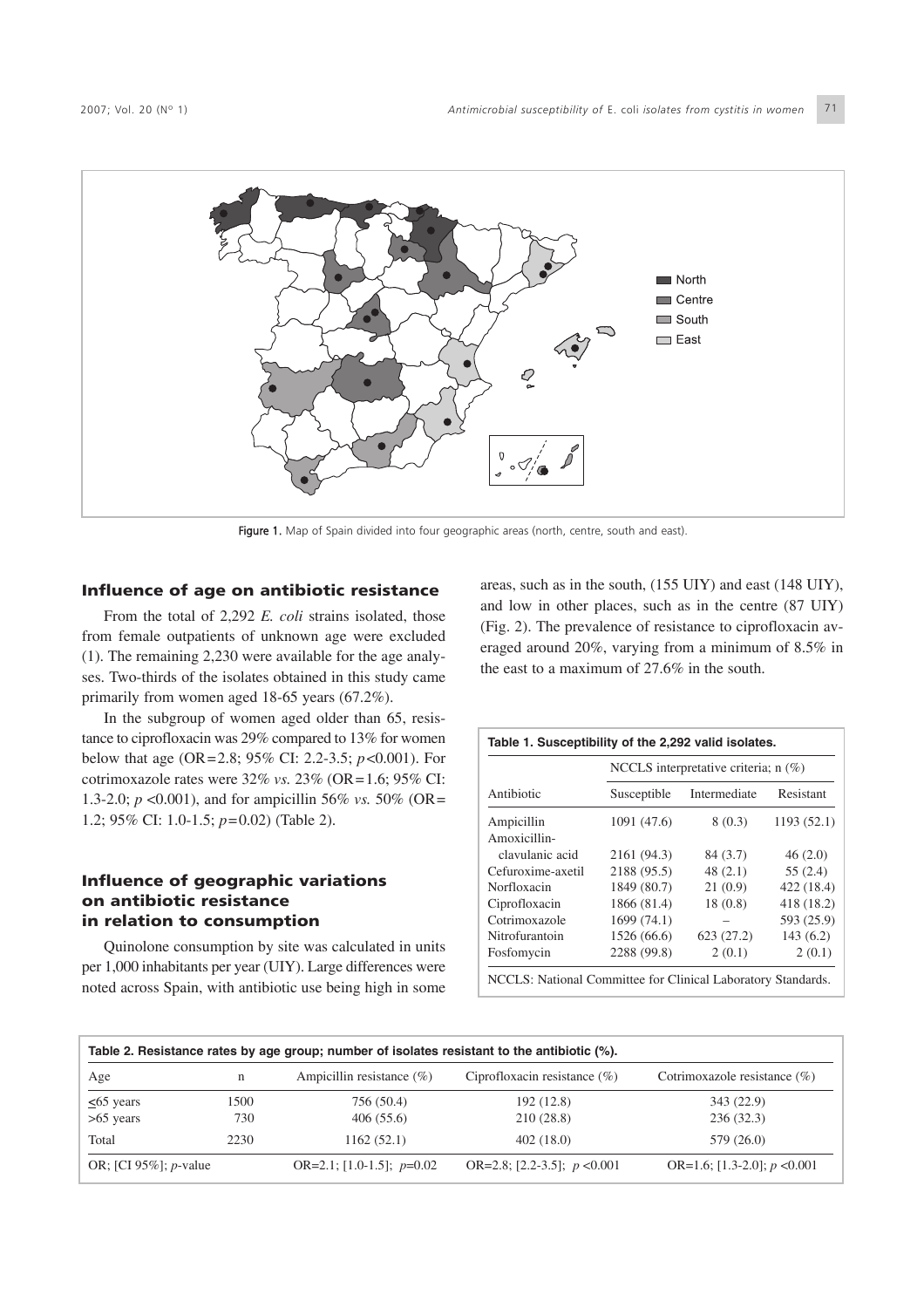

Figure 2. Provincial quinolone consumption and ciprofloxacin resistance in *E. coli.*

Total consumption of quinolone by site was associated with ciprofloxacin resistance, with a correlation coefficient of 0.5 (*p*=0.025).

The correlation between ciprofloxacin resistance by site and the corresponding consumption of quinolones is shown in Figure 1.

#### Resistance profiles in *E. coli* isolates

Among the 2,230 isolates available for the age analysis, 955 (42.8%) were susceptible to the three key antibiotics (ampicillin, cotrimoxazole and ciprofloxacin) (Table 3). Monoresistance to ampicillin, ciprofloxacin or cotrimoxazole was reported in 613 (27.5%) isolates: 23.6% to ampicillin, 2.1% to ciprofloxacin and 1.7% to cotrimoxazole, respectively (Table 4). Dual resistance was seen in 456 (20.4%) isolates: ampicillin was involved in up to 94% of these strains, ciprofloxacin in 32.7% and cotrimoxazole in 73.2%. Tripleresistance was observed in 206 (9.2%) isolates (Table 3).

Lower rates of resistance with increasing age were demonstrated for monoresistance to ampicillin (antibiotype D) (Table 4) with 25.6% of isolates from patients aged  $\leq 65$ years being resistant, compared with 19.6% for patients aged >65 years (*p*=0.002). Statistically significant rates of both dual resistance (antibiotype E and F) and triple-resistance (antibiotype H) were evident for patients aged older than 65 years ( $p < 0.001$ )

The coresistance analyses are summarized in Table 4.

| Table 3. Resistance to one or more antibiotics among 2,230 E. coli isolates tested with ampicillin, cotrimoxazole and cipro-<br>floxacin. |                               |            |                                   |               |
|-------------------------------------------------------------------------------------------------------------------------------------------|-------------------------------|------------|-----------------------------------|---------------|
|                                                                                                                                           |                               |            | Isolates resistant to<br>$\%$ (n) |               |
| Antibiotics to which isolates<br>were resistant $(n)$                                                                                     | Total of isolates<br>$\%$ (n) | Ampicillin | Cotrimoxazole                     | Ciprofloxacin |
| $\mathbf{0}$                                                                                                                              | 42.8(955)                     |            |                                   |               |
|                                                                                                                                           | 27.5(613)                     | 86 (527)   | 6.3(39)                           | 7.6(47)       |
| $\overline{c}$                                                                                                                            | 20.4(456)                     | 94 (429)   | 73.2 (334)                        | 32.7 (149)    |
| 3                                                                                                                                         | 9.2(206)                      | 100(206)   | 100(206)                          | 100(206)      |

**Table 4. Resistance profile to the three key antibiotics (ampicillin, ciprofloxacin and cotrimoxazole) among 2,230 isolates of** *E. coli.*

|             |            |               |               | Age                 |                     |            |            |
|-------------|------------|---------------|---------------|---------------------|---------------------|------------|------------|
| Antibiotype | Ampicillin | Ciprofloxacin | Cotrimoxazole | $\leq 65$ years (%) | $>65$ years $(\% )$ | $p$ -value | All $(\%)$ |
| A           | S          | S             | S             | 689 (45.9)          | 266(36.4)           | < 0.001    | 955 (42.8) |
| B           | S          | S             | R             | 25(1.6)             | 14(1.9)             | <b>NS</b>  | 39(1.7)    |
| C           | S          | R             | S             | 20(1.3)             | 27(3.7)             | < 0.001    | 47(2.1)    |
| D           | R          | S             | S             | 384 (25.6)          | 143(19.6)           | 0.002      | 527(23.6)  |
| E           | S          | R             | R             | 10(0.7)             | 17(2.3)             | < 0.001    | 27(1.2)    |
| F           | R          | $\mathbb{R}$  | S             | 64(4.2)             | 58 (7.9)            | < 0.001    | 122(5.5)   |
| G           | R          | S             | $\mathbb{R}$  | 210(14)             | 97(13.2)            | 0.007      | 307(13.8)  |
| H           | R          | R             | R             | 98(6.5)             | 108(14.8)           | < 0.001    | 206(9.2)   |
| All         |            |               |               | 1500                | 730                 |            | 2230       |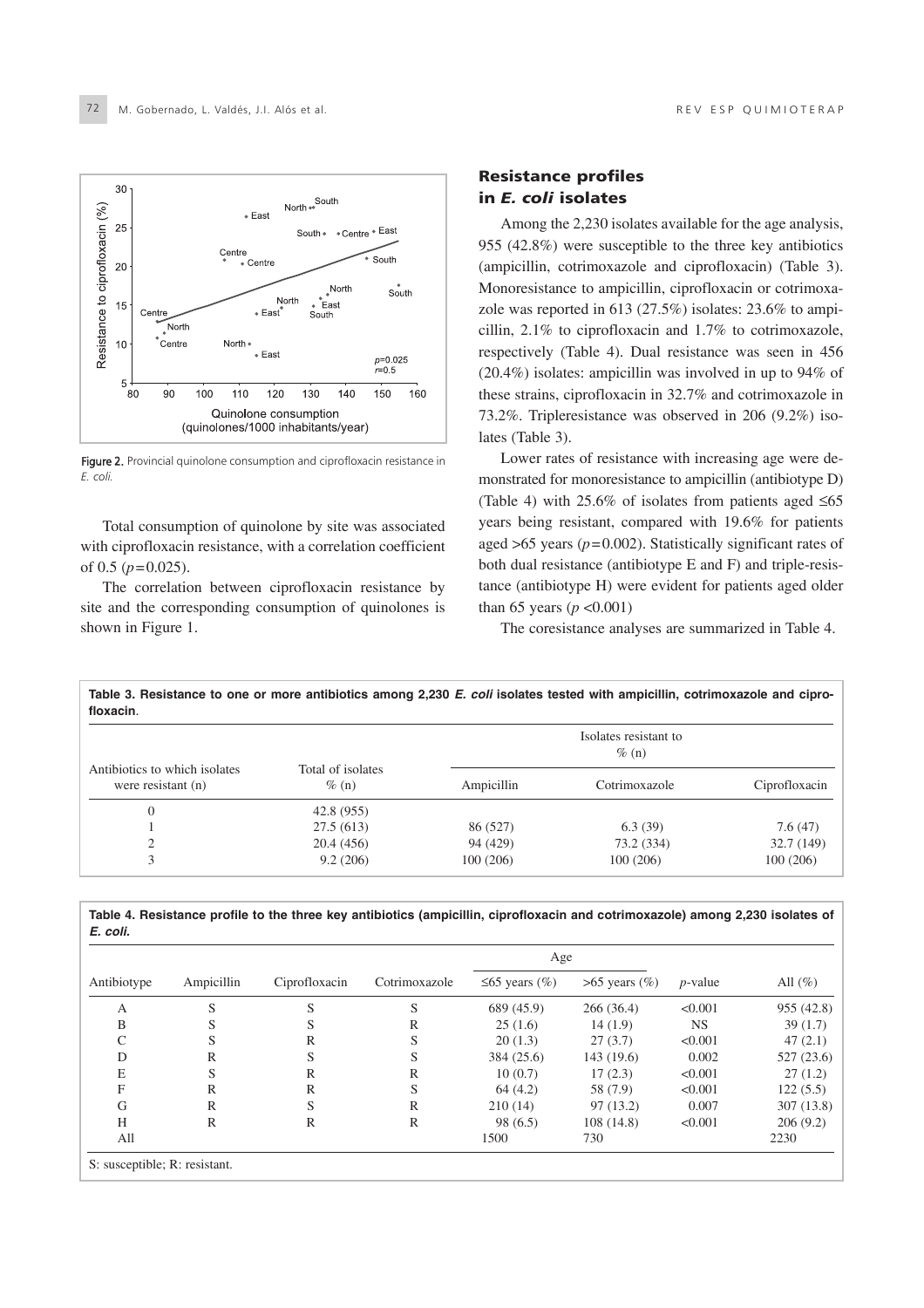#### Resistance by age and geographic location

The prevalence of resistance among isolates of *E. coli* in relation to age and geographical areas is shown in Table 5.

Resistance to ampicillin and cotrimoxazole did not vary greatly by age group or within each of the four geographic areas analyzed (Table 5).

The highest rates of ciprofloxacin resistance were observed in the south (16.5%; 95% CI, 13.0-20.7) and in the east (16.5%; 95% CI, 12.3-21.5), while the lowest rates were seen in the north  $(8.1\%, 95\% \text{ CI}, 5.5-11.5)$  in the subgroup of younger women. In the subgroup of women aged >65 years, quinolone resistance was three times more frequent among *E. coli* isolates in the north (ciprofloxacin: 25.1%; 95% CI, 19.8-31.0) than among those from women aged <65 years (ciprofloxacin: 8.1%; 95% CI, 5.5-11.5). Significant regional variations in resistance rates for quinolones in relation to age were observed in the remaining geographical areas (centre, south and east) (Table 5).

#### **DISCUSSION**

This study provides current information regarding the main etiological agent *E. coli* that causes community-acquired UTI in women in the outpatient setting and its antimicrobial susceptibility patterns in relation to age and geographical areas on a national basis. In terms of consumption, antimicrobial agents for community-acquired UTI in Spain, updated to 2004 by IMS Ibérica, S.A. (Medical Data Index, MDI; Madrid, Spain), were ranked in the following order: quinolones (ciprofloxacin plus norfloxacin) (43.3%); fosfomycin (22.1%); amoxicillin-clavulanic acid (9.3%); cotrimoxazole (3.6%); cefuroxime-axetil (2.9%); and nitrofurantoin (1.1%).

By using this large national collection and by restricting the analyses to female outpatients within these two age groups, the population that is more suited to treatment with empirical therapy as recommended in the main international guidelines, was outlined (1, 9). The efficacy of such empirical therapy depends upon periodic assessment of antimicrobial resistance profiles. Surveillance of the susceptibility of *E. coli* to a range of antimicrobials is an essential part of monitoring and detecting any increase in resistance, and can aid clinicians in prescribing the most suitable antimicrobial agent for uncomplicated UTI in women.

Antibiotic resistance, which has traditionally been a problem only in nosocomial complicated UTI, is also now becoming a major risk in uncomplicated community-acquired UTIs. The high prevalence of resistance to ampicillin ob-

|            |           |                                          | Table 5. Antimicrobial resistance (%; 95% CI) among 2,230 E. <i>coli</i> isolates by patient age and geographical areas of Spain. |                                     |                          |                          |                                                    |                                                                  |                        |                                                                                             |                   |                                                                      |                                 |                                                          |            |                    |
|------------|-----------|------------------------------------------|-----------------------------------------------------------------------------------------------------------------------------------|-------------------------------------|--------------------------|--------------------------|----------------------------------------------------|------------------------------------------------------------------|------------------------|---------------------------------------------------------------------------------------------|-------------------|----------------------------------------------------------------------|---------------------------------|----------------------------------------------------------|------------|--------------------|
|            |           | Ampicillin                               | Norfloxacin                                                                                                                       |                                     | Ciprofloxacin            |                          | Cotrimoxazole                                      |                                                                  | Nitrofurantoin         |                                                                                             | Cefuroxime        |                                                                      | clavulanic acid<br>Amoxicillin- |                                                          | Fosfomycin |                    |
| Antibiotic | $\leq 65$ | 59<                                      | $\leq 65$                                                                                                                         | 598                                 | $\leq 65$                | $\frac{29}{5}$           | $\leq 65$                                          | >65                                                              | $\leq 65$              | 59<                                                                                         | $\leq 65$         | 59<                                                                  | $\leq 65$                       | 59<                                                      |            | >65                |
| North      | 41.2%     | 55.1%                                    | $(36.0-46.5)$ $(48.7-61.5)$ $(5.3-11.1)$ $(20.9-32.3)$<br>$7.8\%$                                                                 | 26.3%                               | $(5.5-11.5)$<br>$8.1\%$  | 25.1%                    | 17.9%                                              | $(19.8-31.0)$ $(14.1-21.3)$ $(26.3-38.4)$<br>32.1%               | 4.5%                   | $(2.6-7.2)$ $(3.8-10.5)$ $(0.8-4.0)$ $(1.2-5.8)$ $(1.4-5.1)$ $(0.7-4.7)$ $(0-1)$<br>$6.6\%$ | 2%                | 2.9%                                                                 | 2.8%                            | $2.1\%$                                                  |            | $(0-1.5)$          |
| Center     | 51.3%     | $(46.8 - 55.8)$ $(47.4 - 59.9)$<br>53.7% | 11.2%                                                                                                                             | $(8.6-14.3)$ $(22.3-33.5)$<br>27.6% | $(8.6 - 14.3)$<br>11.2%  | 27.6%                    | $(22.3-33.5)$ $(19.7-27.4)$ $(25.9-37.6)$<br>23.4% | 31.5%                                                            | $(4-8.4)$<br>5.9%      | $(6.4 - 14)$<br>9.7%                                                                        | $1.0\%$           | $(0.3-2.4)$ $(2.2-7.5)$ $(0.2-2.1)$ $(1.6-6.5)$ $(0-1.1)$<br>$4.3\%$ | $0.8\%$                         | 3.5%                                                     | $0.2\%$    | $(0-2.1)$<br>0.4%  |
| South      | 54%       | $(47.9 - 60.1)$ $(46.0 - 63.5)$<br>54.9% | $11.8\%$                                                                                                                          | $(8.2-16.2)$ $(29.3-46.4)$<br>37.6% | $(12.3 - 21.5)$<br>16.5% | $(27.3 - 44.1)$<br>35.3% | $22.1\%$                                           | $(17.3 - 27.5)$ $(27.5 - 41.0)$<br>32.3%                         | $(3.7-9.8)$<br>$6.3\%$ | $(5.9 - 17)$<br>10.5%                                                                       | $(1-5.2)$<br>2.6% | $3.8\%$                                                              | $2.2\%$                         | $(1.2-8.6)$ $(0.8-4.7)$ $(0.5-6.5)$ $(0-1.3)$<br>$2.3\%$ | $0\%$      | $(0-2.7)$<br>$0\%$ |
| East       | 55.3%     | $62.9\%$                                 | $(50.1-60.3)$ $(52.5-72.5)$ $(11.6-19.0)$ $(22.9-42.2)$<br>15%                                                                    | 32%                                 | 16.6%                    | 32%                      | 27.4%                                              | $(13.0-20.7)$ $(22.9-42.2)$ $(22.9-32.1)$ $(25.6-45.4)$<br>35.1% | $(3.2-8)$<br>5.3%      | $(1.1-10.2)$ $(0.9-4.1)$ $(1.1-10.2)$ $(0.6-3.4)$ $(0.3-7.3)$ $(0-1)$<br>4.1%               | $2.1\%$           | $4.1\%$                                                              | $1.6\%$                         | $2.1\%$                                                  | $0\%$      | $(0-3.7)$<br>$0\%$ |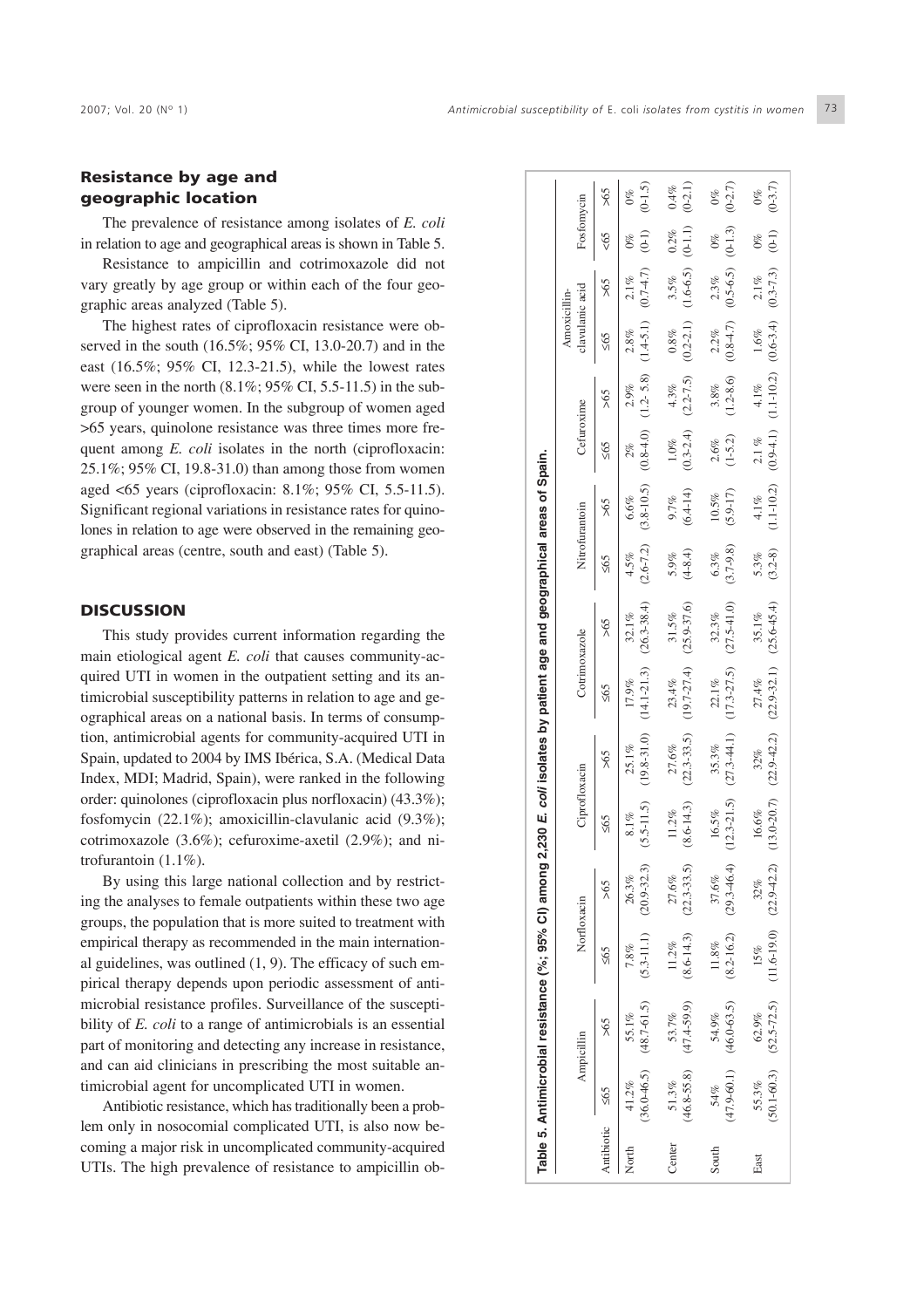served in this study (52.1%) and reported as high as 30% and 50% in previously published studies conducted in Spain (10), USA (11), Canada (12) and western European countries (13), has precluded its use in empirical treatment.

Although the prevalence of *E. coli* resistant to cotrimoxazole varies considerably between different geographical areas, there is a persistent and significant decrease in the susceptibility to this antibiotic reported worldwide, including the USA where the resistance is now approaching 18-22% in some regions (11, 14). The Infectious Disease Society of America (IDSA) guidelines (1) recommend cotrimoxazole as a first-line agent for empirical therapy of uncomplicated cystitis only in the case that resistance is below 20%.

In the current study, as expected, *E. coli* exhibited a reduced susceptibility to cotrimoxazole (26%). This observation is in accordance with recent studies conducted in Spain (10) and Europe (13). It is interesting to note that some data have shown that the increase in cotrimoxazole resistance does correlate with poorer bacteriological and clinical outcomes (15, 16), even though this antibiotic can achieve high urinary concentrations.

Fluoroquinolone-resistant *E. coli* strains as a cause of uncomplicated UTI are being seen with increasing frequency in patients in large surveillance studies conducted over the past few years in Spain (10, 17-19). Recently, Alós *et al.* (18) carried out a Spanish surveillance study of susceptibility among urinary tract isolates collected from outpatients and demonstrated that the prevalence of ciprofloxacin resistance (22.8%) was extremely high for empirical treatment. An impressive decrease in the susceptibility of *E. coli* to fluoroquinolones has also been reported in Spain by Junquera *et al.* (17). They studied the variations in *E. coli* susceptibility patterns to commonly used antimicrobial agents in UTIs by stratifying isolates according to year and source. During the 8-year period, they noted a gradual decrease of susceptibility of this uropathogen to most of the antimicrobials tested but a terribly marked decrease for norfloxacin (from 85.1% in 1994 to 66.6% in 2001). Unsurprisingly, the data of the high rate of resistance to fluoroquinolones (18%) obtained in the present study are in line with these studies. Increasing fluoroquinolone resistance among *E. coli* has also been documented in studies conducted in other European countries (13, 20).

In the USA, fluoroquinolones have become the first line treatment for uncomplicated UTIs in many areas where resistance to cotrimoxazole is prevalent, but the widespread use of fluoroquinolones for such a common infection raised concerns regarding the possibility of accelerated development of resistance (1). Resistance to ciprofloxacin, although still relatively low, has shown a gradual increase as reported by several surveillance programmes over the past few years (21-24). Karlowsky *et al.* (21) noted that ciprofloxacin was the only agent that demonstrated a threefold increase in resistance from 1995 (0.7%) to 2001 (2.5%). A recent study (22) not only made an important observation on the differences between the USA and Canada in terms of resistance rates to commonly used agents for UTIs, but also noticed a higher ciprofloxacin resistance (9.7%) than reported in previous US surveillance studies (23, 24).

Given that the susceptibility to fosfomycin, amoxicillinclavulanic acid and cefuroxime-axetil remained near to 95%, these three antibiotics are the most suitable options for empirical treatment of uncomplicated UTIs in Spain.

Efforts to control antibiotic prescribing are all based on the assumption that this will reduce, contain, or at least slow down the development and spread of bacterial resistance (25). The relationship between the development and extension of resistance and increased antibiotic use is well established (26-28), but the crucial issue is the direct demonstration of the reversibility of bacterial resistance following decreased antibiotic use. To support this link, there are some studies available (29-31), but unfortunately, none of these studies has investigated decreasing resistance after the use of quinolone antibiotics.

Several studies have investigated the correlation between quinolone prescribing and resistance in *E. coli*, in individual countries or within the regions of a country or in several countries of Europe (20, 32-34). In the study conducted by Goossens *et al.* (32), there are some striking findings related to the quinolone prescription that should be considered. First of all, total outpatient quinolone use in 26 countries in Europe in 2002 varied by a factor of 21.2 between the country with the highest (3.76 UIY in Italy) and the country with the lowest (0.17 UIY in Denmark) quinolone use. The total consumption of quinolones showed a strong positive correlation  $(r=0.74; p=0.0023)$  with the quinolone resistance in *E. coli.* In another study carried out in Slovenia, resistance of *E. coli* to ciprofloxacin in community isolates increased from 3.6 to 9.2% over 3 years, while the use of fluoroquinolones increased from 0.59 to 1.5 DDD per 1,000 inhabitants per day (33). In the Olomouc region of Czech Republic, Urbanek *et al.* (34) evaluated the dependence of *E. coli* resistance to fluoroquinolones on their use in the community setting and found a significant correlation (*r*=0.859; *p*=0.029) between the consumption of quinolones and the quinolone resistance in *E. coli*. The study conducted by Goettsch *et al.* (20) reported an increase of resistance to norfloxacin from 1.3% in 1989 to 5.8% in 1998 and the analysis of strata, classified by year, age and gender, showed an association between the consumption of fluoroquinolones and resistance to norfloxacin in *E. coli*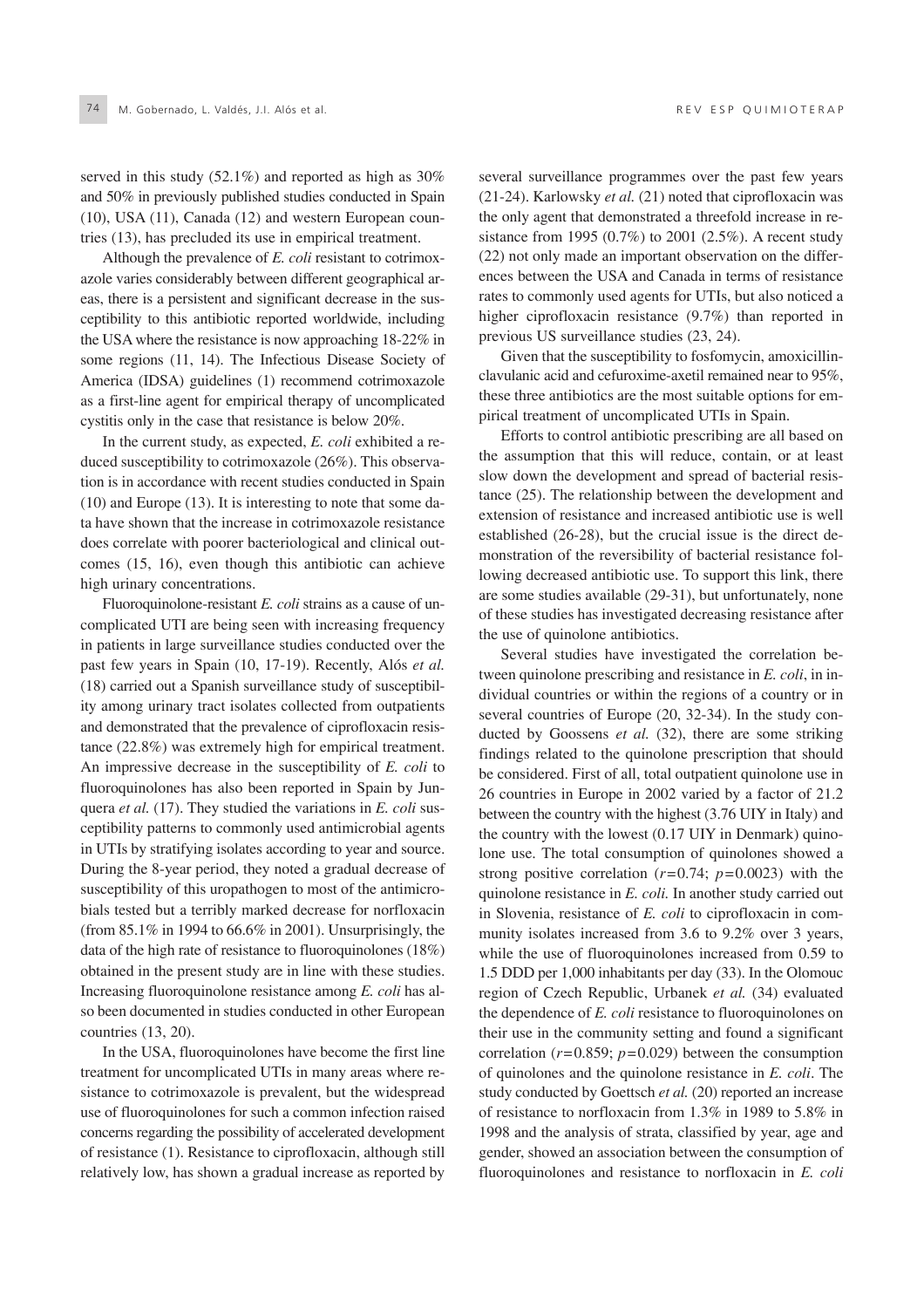(*p*<0.001). In Spain, the number of fluoroquinolone prescriptions in the community setting have risen from 1.26 DDD per 1,000 inhabitants per day in 1987 to 2.4 DDD per 1,000 inhabitants per day in 2000 (35, 36).

Geographical differences of resistance to ciprofloxacin in *E. coli* have been shown clearly in this study, with a trend to being higher in those regions with higher rates of consumption  $(r=0.5; p=0.025)$  and although the most plausible reason for demonstrating the increasing number of *E. coli* resistant to quinolones in Spain is the overuse of this group of antibiotics, other causes cannot be disregarded. The clinical and epidemiological data of the patients, such as age, are of maximal importance when deciding the most suitable empirical treatment in uncomplicated UTIs. Other causes involved in quinolone resistance are the use of quinolones in animals for growth promotion and, to a lesser extent, in agriculture for plant protection, and in industry (6, 37), but the impact of resistance on animal health is often little recognized by general practitioners.

The influence of age has previously been shown to impact on antibiotic resistance rates in urinary isolates (10, 11, 14, 18, 22), mainly on the fluoroquinolone group. In the present study, *E. coli* resistance rates for ampicillin, cotrimoxazole and ciprofloxacin were higher in the elderly group (aged >65 years) compared with the other group of women (aged 18-65 years), reaching statistical significance for the three antimicrobials. Additionally, the prevalence of isolates resistant to two or three antibiotics was higher among isolates from women aged older than 65 years.

The current data showed a high percentage of coresistance (29.7%), among 2,230 isolates of *E. coli* available for the age analysis, either dual (20.4%) or tripleresistance (9.2%) (Table 3). This study has also shown that a ciprofloxacin-resistant antibiotype without resistance to other classes of antibiotics is very unusual (Table 3) and that the increasing rates of ciprofloxacin resistance become more common as the rates of concurrent resistance to ampicillin or cotrimoxazole increase.

This study found significant geographical differences in the susceptibility of quinolones for outpatient female UTI. Within Spain, the resistance rates of ciprofloxacin were highest in the south and in the east of the country and were lowest in the north (Table 5). Additionally, in the subgroup of women aged older than 65 years, significant regional variations in resistance rates for quinolones were observed in all geographical areas across Spain (Table 5). Clinicians should be aware of regional resistance rates and should take the age of the patient into consideration for better empirical treatment.

In conclusion, fosfomycin, amoxicillin-clavulanic acid and cefuroxime-axetil are the most suitable antibiotics for empirical treatment in Spain, given the high 18% and 26% resistance rates to quinolones and cotrimoxazole, respectively. Age over 65 years was associated with even higher resistance rates to ciprofloxacin (mean resistance: 29%) than below that age. In addition, rates of coresistance antibiotypes were more frequent in this subgroup of age. It is essential to be aware of local antimicrobial susceptibility patterns of urinary isolates in order to prescribe suitable antibiotics.

#### **REFERENCES**

- 1. Warren, J.W., Abrutyn, E., Hebel, J.R. et al. *Guidelines for antimicrobial treatment of uncomplicated acute bacterial cystitis and acute pyelonephritis in women. Infectious Diseases Society of America (IDSA).* Clin Infect Dis 1999; 29: 745-758.
- 2. Hooton, T.M., Stamm, W.E. *Diagnosis and treatment of uncomplicated urinary tract infection.* Infect Dis Clin North Am 1997; 11: 551-581.
- 3. Hooton, T.M. *Practice guidelines for urinary tract infection in the era of managed care.* Int J Antimicrob Agents 1999; 11: 241-245.
- 4. Stamm, W.E., Hooton, T.M. *Management of urinary tract infections in adults.* N Engl J Med 1993; 329: 1328-1334.
- 5. Foxman, B. *Epidemiology of urinary tract infections: Incidence, morbidity, and economic costs.* Am J Med 2002; 113 (Suppl. 1A): 5S-13S.
- 6. Garau, J., Xercavins, M., Rodríguez-Carballeira, M. et al. *Emergence and dissemination of quinolone-resistant Escherichia coli in the community.* Antimicrob Agents Chemother 1999; 43: 2736-2741.
- 7. Saenz, Y., Zarazaga, M., Brinas, L. et al. *Antibiotic resistance in Escherichia coli isolates obtained from animals, foods and humans in Spain.* Int J Antimicrob Agents 2001; 18: 353-358.
- 8. Oteo, J., Lazaro, E., De Abajo, F.J., Baquero, F., Campos, J.; Spanish members of EARSS. *Antimicrobial-resistant invasive Escherichia coli, Spain.* Emerg Infect Dis 2005; 11: 546-553.
- 9. Naber, K.G., Bergman, B., Bishop, M.C. et al.; Urinary Tract Infection (UTI) Working Group of the Health Care Office (HCO) of the European Association of Urology (EAU). *EAU guidelines for the management of urinary and male genital tract infections. Urinary Tract Infection (UTI) Working Group of the Health Care Office (HCO) of the European Association of Urology (EAU).* Eur Urol 2001; 40: 576-588.
- 10. Andreu, A., Alós, J.I., Gobernado, M. et al. *Etiology and antimicrobial susceptibility among uropathogens causing community-acquired lower urinary tract infections: A nationwide surveillance study.* Enferm Infecc Microbiol Clin 2005; 23: 4-9.
- 11. Gupta, K., Sahm, D.F., Mayfield, D., Stamm, W.E. *Antimicrobial resistance among uropathogens that cause community-acquired urinary tract infections in women: A nationwide analysis.* Clin Infect Dis 2001: 33: 89-94.
- 12. Zhanel, G.G., Karlowsky, J.A., Harding, G.K. et al. *A Canadian national surveillance study of urinary tract isolates from outpatients: Comparison of the activities of trimethoprim-sulfamethoxazole, ampicillin, mecillinam, nitrofurantoin, and ciprofloxacin. The*